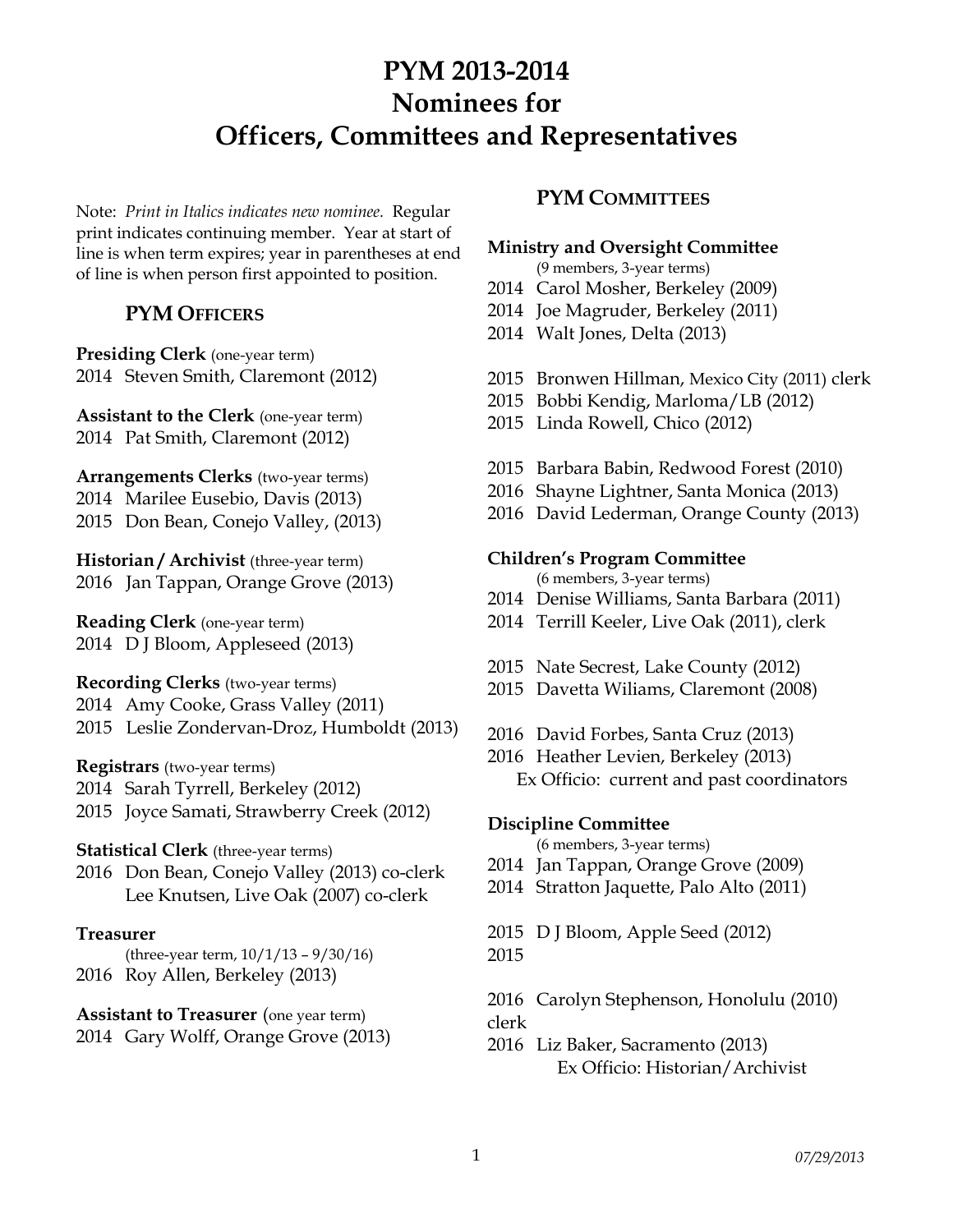#### **Finance Committee**

(6 members, 3-year terms)

- Martha Hunkins, Humboldt (2010)
- Claire Gorfinkel, Orange Grove (2011)
- Mary Miché, Lake County (2012)
- Ed Flowers, Apple Seed (2013) clerk

 Laura Magnani, Strawberry Creek (2013) 

Ex Officio: Treasurer(s), Statistical Clerk

## **Holding Corporation**

(6 members, 3-year terms; HC appoints its own officers.)

- Roy Allen, Berkeley (2011)
- Donna Smith, Redwood Forest (2011)
- Stratton Jaquette, Palo Alto (2008)
- Beth McCleary, Reno (2012)
- Jeff Kroeber, San Jose (2013)
- Amy Cooke, Grass Valley (2013) Ex Officio: Treasurer, Presiding Clerk

# **Junior Yearly Meeting Committee**

(9 members, 3-year terms)

- Steve Leeds, San Francisco (2011) co-clerk
- Kate Watkins, Santa Monica (2013)
- Sue Torrey, Central Coast (2013) co-clerk
- Kate Connell, Santa Barbara (2012)
- Bryan Runyan, Chico (2012)
- Brylie Oxley, Grass Valley (2013)
- Susanne Doss, Orange Grove (2013)
- Erika Tarabini, Chico (2013)
- Dan Strickland, Orange Grove (2013) Ex Officio: Youth Program Coordinator

## **Latin American Concerns Committee**

(5–9 members, 3-year terms)

- Anandi Van Diepen, Live Oak (2008)
- Jill Anderson Wright, Mexico City (2011)
- Phoenix Madrone, Santa Cruz (2011)
- Donna Smith, Redwood Forest (2007) clerk
- Barbara Babin, Redwood Forest (2010)
- Margaret Bean, Guatemala (2013)
- Laura Kohl, La Jolla (2013)

### 

(plus three members appointed by Guatemala MM, Mexico City MM, & El Salvador Project)

## **Peace and Social Order Committee**

- (9 members, 3-year terms)
- Lucia van Diepen, Live Oak (2008)
- Alvaro Alvarado, Sacramento (2011) clerk
- Bill Spencer, Humboldt (2011)
- Rose MacKenzie, Orange Grove (2012)
- Emily Leo, Monterey Peninsula (2013)
- 
- Jeff Kroeber, San Jose (2009)
- Sandra Gey, Berkeley (2013)
- Consuelo Santamaria, Mexico City (2013) Ex Officio: clerks CPQM & SCQM P&SO, 1 PYM FCNL rep., & PYM FCL rep.

### **Religious Education for Children Committee**

(9 members, 3-year terms)

- Sandy Farley, Palo Alto (2008), clerk
- 2014 Sue Scott, Inland Valley (2010)
- Ramona Hussey, Honolulu (2011)
- Tom Farley, Palo Alto (2009)
- John Cantu, Santa Cruz (2012)
- Delcy Steffy, Sacramento (2013)
- Melanie Cantu, Santa Cruz (2013)
- Cate Wilson, Orange Grove (2010)
- Anthony Chang, Honolulu (2013)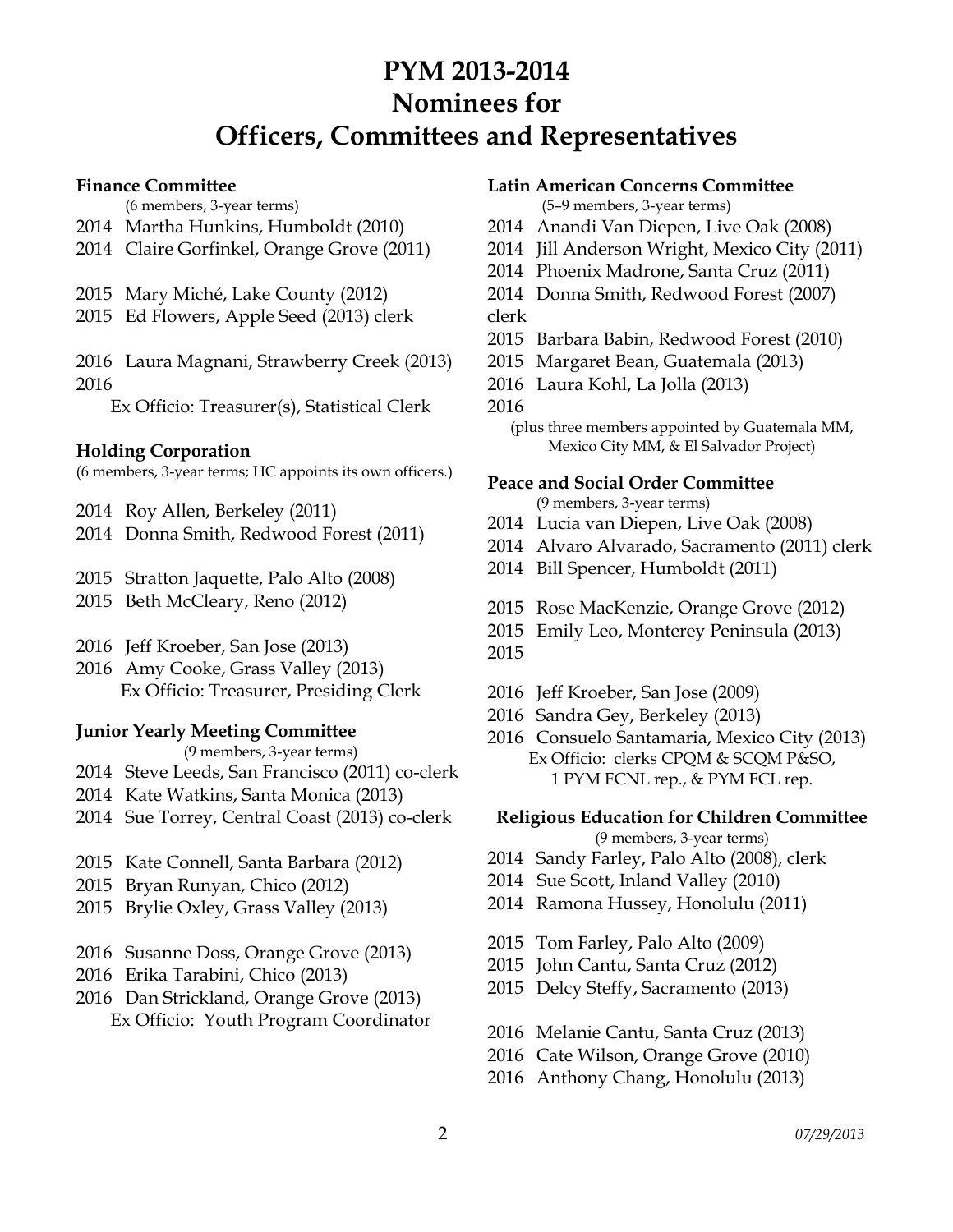#### **Secretariat Committee**

(3 members, 3-year terms)

- 2014 Dawn Moore, San Francisco (2013)
- 2015 Tom Yamaguchi, StrawbCreek (2012) clerk
- 2016 Raph Levien, Berkeley (2013) Ex Officio: Assistant to Presiding Clerk

### **Site Committee**

(6 members 3-year terms)

- 2014 Paul Harris, Redwood Forest (2011)
- 2014 Walt Jones, Delta/Vassalboro MM, NEYM (2011)
- 2015 Lanny Jay, Redwood Forest (2012)
- 2015 John Pixley, Claremont (2009)
- 2016 Pat Wolff, Orange Grove (2010)
- 2016 Sherri Sisson, Orange County (2013) clerk Ex Officio: current & immediate past Arrangements Clerks

### **Unity with Nature Committee**

(9 members, 3-year terms)

- 2014 Maia Wolff, Central Coast (2008)
- 2014 Muriel Strand, Sacramento (2011) co-clerk
- 2014 Robin Keeler, Live Oak (2013)
- 2015 Jennifer Anderson, Chico (2012) co-clerk
- 2015 Cody Lowry, Orange Grove (2012)
- 2015 Catya de Neergaard, Berkeley (2013)
- 2016 Paty Constantino, Mexico City (2013)
- 2016 Alice Rosenthal, Berkeley (2013)
- 2016 Shelley Tanenbaum, Strawberry Creek
- (2013)

# **Youth Program Coordinator Supervisory Committee**

#### (6 members, 3-year terms)

- 2014 Sandra Schwartz, San Francisco (2013)
- 2014 Jennifer Carr, Las Vegas (2013)
- 2015 Rhea Farley, Strawberry Creek (2013)
- 2015 Mary Klein, Palo Alto (2013) co-clerk
- 2016 Steve Leeds, San Francisco (2013)
- 2016 Jim Summers, La Jolla (2013) co-clerk

### YPCSC Youth Members

- 2014 Sophie Brinker, Santa Cruz
- 2014 Nathan Walker, Palo Alto
- 2014 *Hannah Mackinney, Strawberry Creek*
- 2014

### **Nominating Committee**

(9 members, 3-year terms; members proposed by Naming Committee)

- 2014 Maggie Hutchinson, Orange Grove (2011)
- 2014 Stephen Matchett, San Francisco (2011)
- 2014 Graciela Martinez, Visalia (2013)
- 2015 David Barrows, San Diego (2009)
- 2015 Carl Anderson, Strawberry Creek (2011) 2015
- 2016 Elaine Emily, Strawberry Creek (2012) clerk
- 2016 Tom Farley, Palo Alto (2010)
- 2016 Rob Cimorelli, Orange Grove (2013)